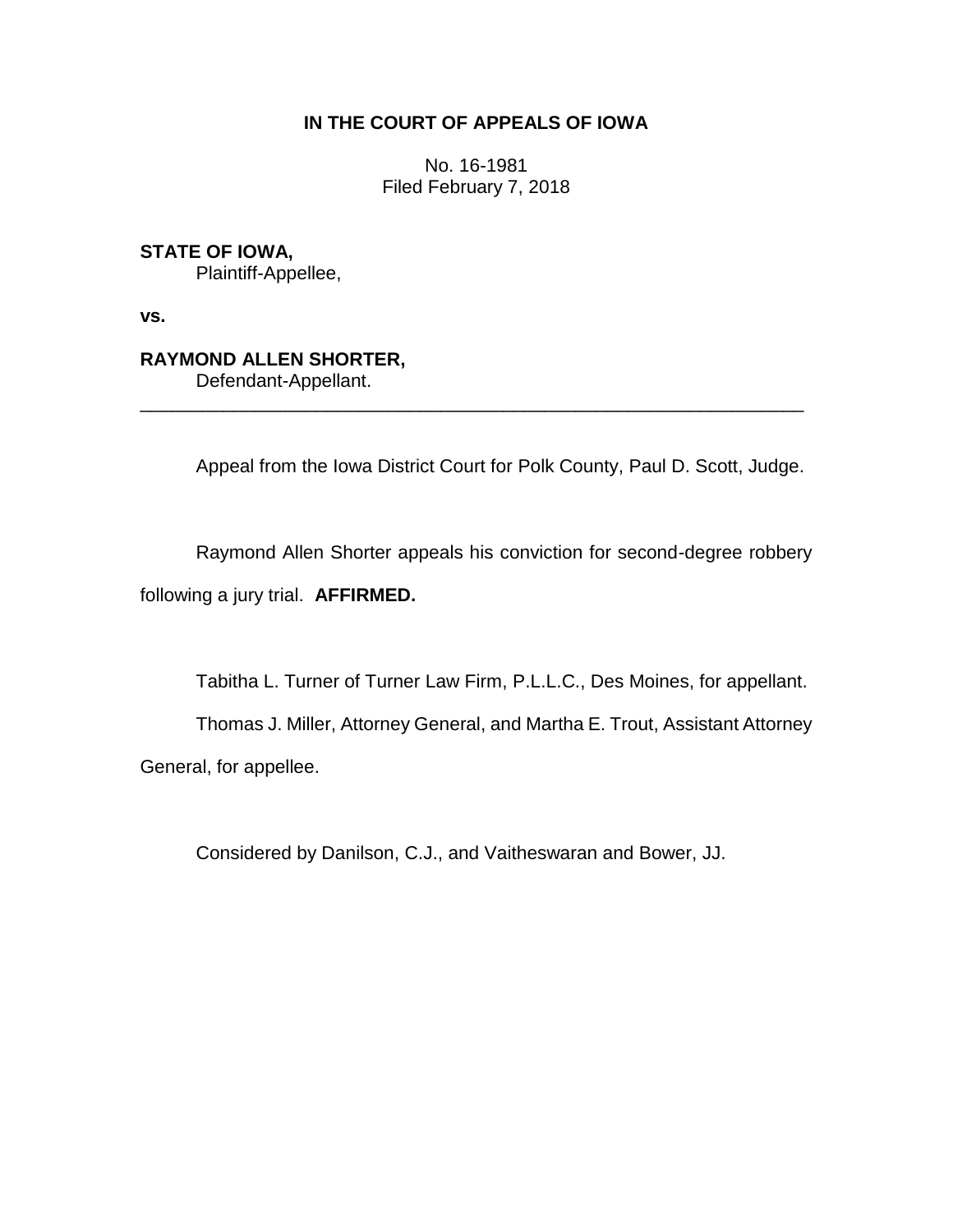## **VAITHESWARAN, Judge.**

A jury found Raymond Allen Shorter guilty of second-degree robbery. On appeal, Shorter challenges the sufficiency of the evidence supporting the jury's finding of guilt. Our review is for substantial evidence. *State v. Sanford*, 814 N.W.2d 611, 615 (Iowa 2012).

The jury was instructed that the State would have to prove the following elements of second-degree robbery:

1. On or about the 1st day of July, 2015, the defendant, or someone he aided and abetted, had the specific intent to commit a theft.

2. In carrying out his intention or to assist him in escaping from the scene, with or without the stolen property, the defendant, or someone he aided and abetted, committed an assault causing bodily injury on Christopher Cortez.

"Specific intent" was defined as, "Not only being aware of doing an act and doing

it voluntarily, but in addition, doing with a specific purpose in mind." "Aid and abet"

was defined as, "To knowingly approve and agree to the commission of a crime,

either by active participation in it or by knowingly advising or encouraging the act

in some way before or when it is committed." Assault was defined as occurring

when:

A person does an act which is intended to cause pain or injury, or result in physical contact which will be insulting or offensive, or was intended to place another person in fear of immediate physical contact which will be painful, injurious, insulting or offensive to another person, when coupled with apparent ability to do the act.

Finally, the court defined "bodily injury" as "physical pain, illness, or any impairment

of physical condition."

Shorter challenges all elements except the "bodily injury element." He

preserved error through his detailed motion for judgment of acquittal.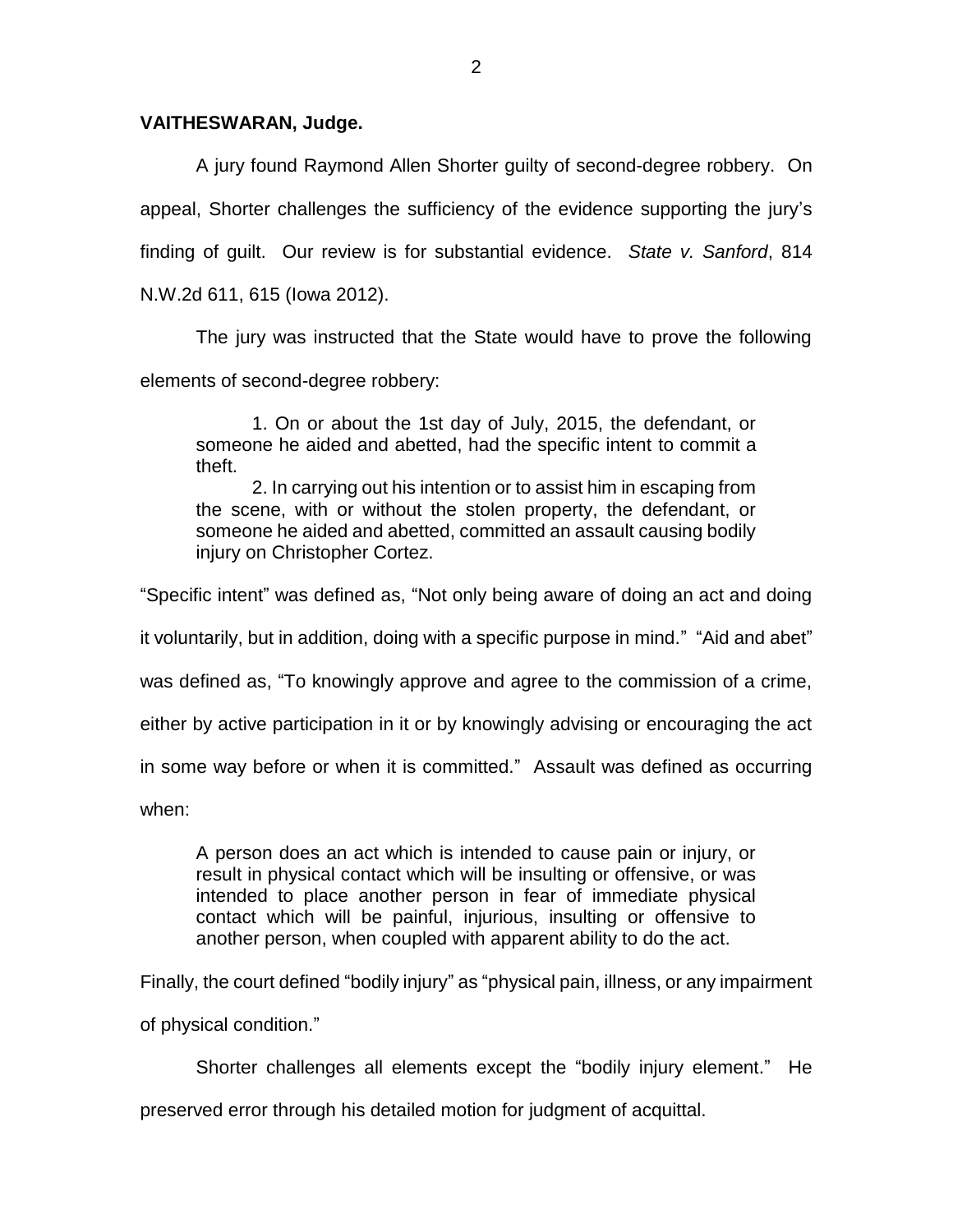A reasonable juror could have found the following facts. Christopher Cortez checked into a motel room and partied with several individuals. Early in the morning, he agreed to drive four people home. After dropping one of them off, he drove to an apartment complex in Des Moines. One of the men in the car told Cortez to turn the engine off.According to Cortez, "The next thing [he] kn[e]w [he] felt like [he] was getting grouped and beat up."Cortez was asked if he believed he was being hit "by everybody in the car."He answered, "As best I could, yes."

As Cortez was being punched, he felt hands going into his pockets, which contained his wallet, phone, and music.He later saw his "wallet in Mr. Shorter's hands." Shortly after the assault, Cortez's credit card was used at a nearby convenience store. Neither Cortez nor his father, who was a joint owner of the credit card, authorized its use.

A surveillance camera at the convenience store showed Shorter entering the store and appeared to show him using the card at the ATM machine. The three young men then approached the cashier. Shorter obtained cash, split it with one of the individuals, and walked out of the store.

In a pretrial telephone interview with police, Shorter confirmed key aspects of Cortez's testimony. He admitted going to the convenience store, admitted the credit card was used, and did not deny taking money. Although he vehemently denied laying a hand on Cortez, a reasonable juror could have found he aided and abetted in the assault and theft. *See State v. Laffey*, 600 N.W.2d 57, 59 (Iowa 1999) ("[I]t is for the jury to judge the credibility of the witnesses and weigh the evidence.").